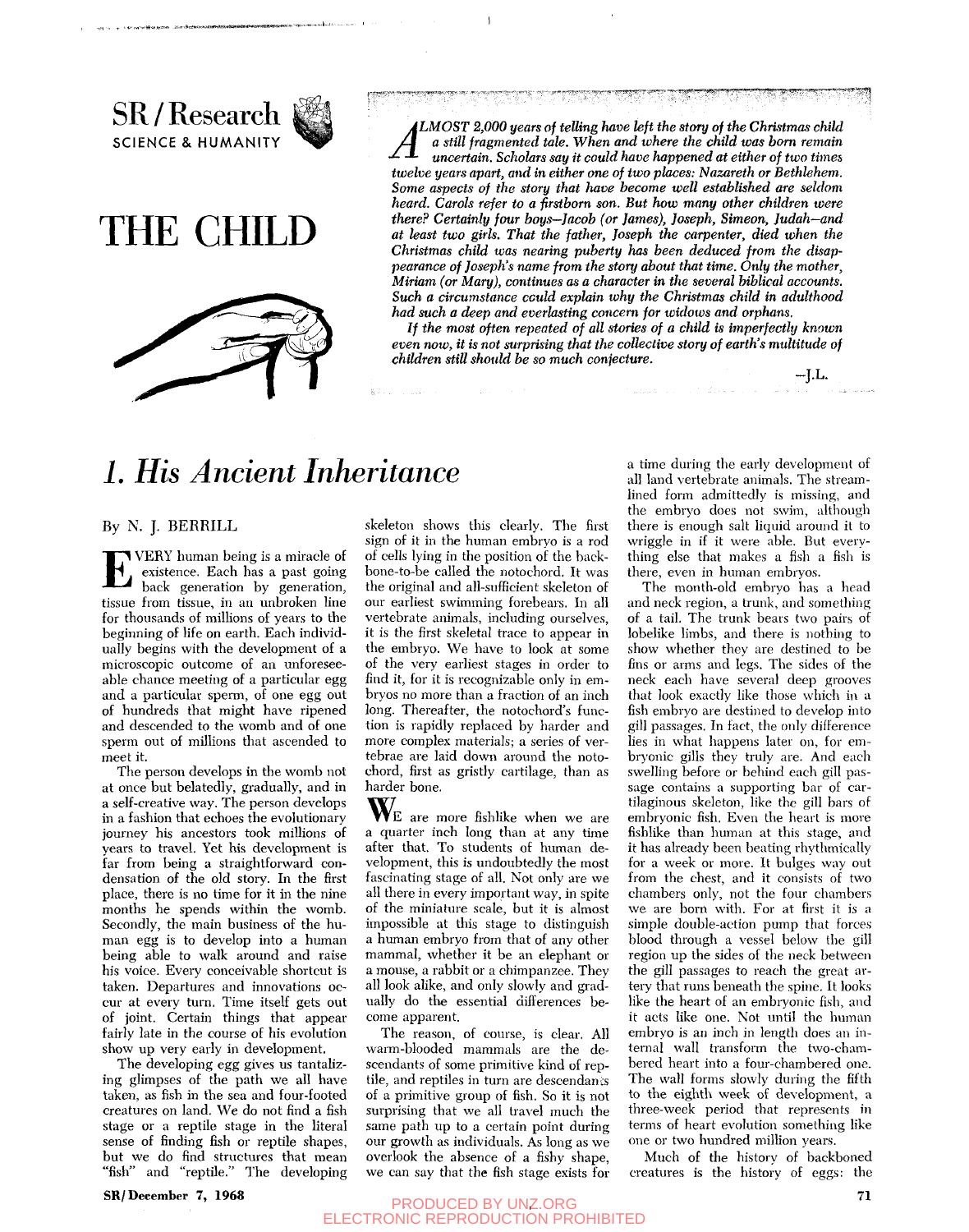shift from the sea to the rivers, when eggs changed from microscopic specks to eggs hke those of frogs, which can divide—without any external nourishment—into more than a million cells; the shift from freshwater to the land, when eggs became relatively enormous and yolky and confined within a calcareous shell capable of developing out of water and protected from the soil; and the shift from large eggs that are laid to eggs that are retained, with consequent loss of shell and yolk. Each kind set the stage for the next. Were it not for the egg of the reptile, which is to be seen virtually unchanged in the egg of a hen, our mammalian brand of reproduction and development would never have evolved. For you cannot enclose a large, yolky egg within a rigid shell without serious consequences, no matter how necessary siich a shell may be.

 $\mathbf{F}_{\text{ISH}}$  and semiterrestrial creatures such as frogs and salamanders shed both eggs and sperm in water in the oldfashioned way. The parents have no more to do with the process of fertilization. Wrapping a shell around an egg just before it is laid, as in reptiles and birds, requires previous fertilization if the egg is to develop. Once the shell is formed it is too late. So in reptiles and in their descendants, the birds and mammals, the male must introduce sperm into the female reproductive tract in such a way and at such a time that sperm reach an egg when the egg enters the oviductal tube, before it descends to where the shell is added. The happy event that we know as sex comes from this ancient requirement.

Confinement of the egg had other consequences, which were coped with successfully or we wouldn't be here to talk about them. One of these was that the embryo could not grow freely from the surface of the mass of yolk. The shell formed a ceiling overhead and, in the process of sinking down instead of rising up, the embryo became enfolded by membranes that made a sort of water jacket around it. If you open a hen's egg after a week or so of incubation, you can see the chick embryo within its jacket—the amnion—not only well protected in its bath but rhythmically rocked by the pulsating, membranes.

The other two major problems caused liy confinement of the egg—the storing of watery waste and obtaining the allessential oxygen—were solved as one. A sac grew out of the hinder end of the embryo and did double duty in holding waste until hatching time and in supplying a large surface rich in blood vessels, a sort of external lung called the allantoic sac.

Such was the developing egg the earliest mammals retained within the maternal body. The shell became no longer needed, a bother to make, and now more of a liability than an asset. The shell-less egg continued its development safely in the lower part of the reproductive tract, where the shell used to be added. Then, presumably as nourishment to the developing embryo gradually became available directly from the surrounding maternal tissue, the need for yolk diminished and so did the yolk. Finally, what had been a substantial egg, comparable to those of reptiles now living, became reduced to the microscopic proportions typical of true mammals. Only the essence was retained, the spark of life that may become a bat, a whale, or a man, according to the species.

The surprising thing is that we still find the other reptilian development inventions in the development of all



mammalian embryos, including human. Even one as small as one-eighth of an inch has a yolk sac; a water jacket, or fetal membrane; and an outgrowth corresponding to the storage sac. The yolk sac, however, is small, and it shrinks rapidly since it is empty of yolk from the start. The water jacket persists until birth. It gives the unborn fetus support and room to maneuver in, and its membrane rocks the fetus as though it were a prenatal cradle. It is the caul with which some babies are born.

The yolk sac is a relict and nothing more; the water jacket remains unchanged and carries on its original function; and the third device—the storage sac of the reptilian egg—takes over an even more important duty. It no longer stores waste material. Its cavity has disappeared, but the lining of the sac remains, and so does the stalk. The lining serves as the placenta that unites with the lining of the womb and transmits maternal nourishment to the embryo. The stalk becomes the umbilical cord that joins the placenta and embryo together. The cord and the placenta, or afterbirth, are modified reptilian structures, which for a time-from about the second week after conception until birth–are an actual living part of every one of us.

The things that first come to mind when we think of a mammal are hair, warm blood, and milk. Even the most primitive of all living mammals, the duckbill platypus of Australia, which still lays small shelled eggs in the old reptilian way, has these features. Its coat of hair is well formed, although its body is only halfway warm. It has no milk teats; instead, the milk flows from two long grooves extending along the abdominal surface from the chest almost to the groin. The animal itself, apart from certain special features like its snout and tail, is a living relict of a time about two hundred million years ago when the earth was still ruled by dinosaurs.

 $\mathbf{W} \mathbf{E}$  humans are born naked, it is true, but during the fourth month of pregnancy a dense, fine growth of hair known as the lanugo covers the entire body of the human fetus. We lose it later on, and only a scarcely noticeable down on the face remains at the time of birth. Our nakedness seems to be newly won, for at some time in our past we were certainly covered with as good a coat of hair as any other mammal. Whether our present state is an improvement is hard to say. It would undoubtedly be more economical to grow a fur coat than to buy one.

The milk glands of the human appear at a much earlier stage than the lanugo: when the fetus is still less than one inch long and barely two months old. Instead of growing from the beginning as a pair of glands and nipples, where we expect to see them, a milk line forms from the armpits down each side of the body as far as the groin. It is unmistakably the primitive platypus condition, although it fails to last. The breasts develop as a pair of local growths on the line part way down the chest; the rest of the milk line disappears. Sometimes a second smaller pair of nipples grows from the line a little farther down than the first pair, equally a relict of an earlier ancestral stage.

The developmental course of certain other organs also illuminates our more recent past. The male reproductive glands are a good example. In all backboned animals up to and including the more primitive mammals, the male testes and the female ovaries are to be found in the same location: namely, in the abdominal cavity close to the kidneys. This is the primary position for both sexes. In the two-month-old human fetus, the testes are attached to the interior abdominal wall, but by the third month they have already descended into the well of the fetal pelvis, where they remain until the seventh month of fetal life. At this stage the baby could be born prematurely and have a chance to live, but its testes would still be within the body and the thin scrotal sacs would be empty. During the seventh month, however, the testes pass through the inguinal canals, which always remain weak places subject to hernia, and they reach the scrotum by the end of the